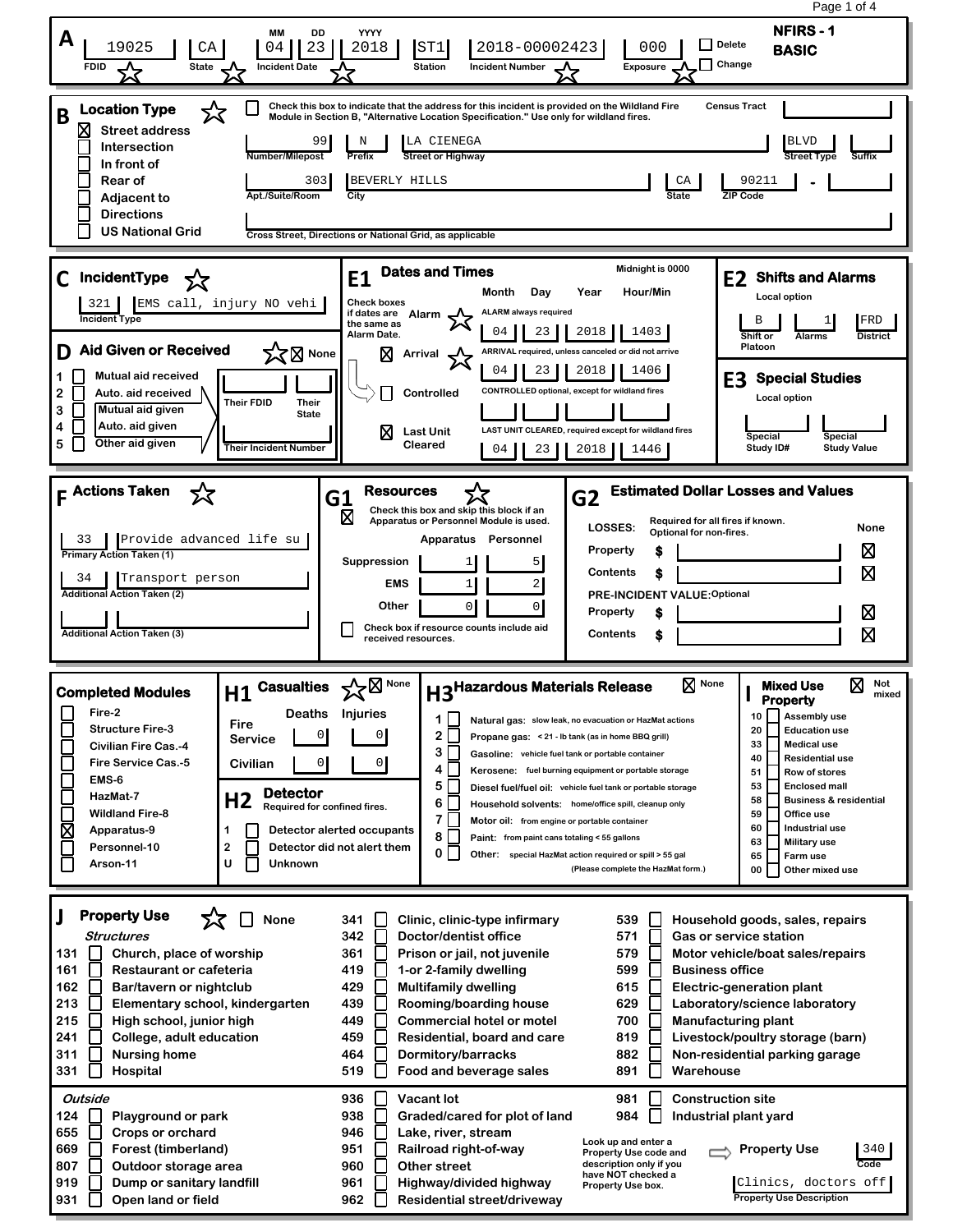| Page 2 of 4                                                                                                                                                                                                                                                                                                                                                                                                                           |  |
|---------------------------------------------------------------------------------------------------------------------------------------------------------------------------------------------------------------------------------------------------------------------------------------------------------------------------------------------------------------------------------------------------------------------------------------|--|
| <b>NFIRS-1</b><br>YYYY<br><b>MM</b><br>DD<br>A<br>$\Box$ Delete<br>19025<br>2018-00002423<br>$\rm CA$<br>23<br>2018<br>ST1<br>000<br>04<br><b>BASIC</b><br>$\Box$ Change<br>State<br><b>Incident Date</b><br><b>Station</b><br><b>Incident Number</b><br>Exposure<br><b>FDID</b>                                                                                                                                                      |  |
| Same as person<br>Owner<br><b>K2</b><br>involved? Then check<br><b>Local Option</b><br>this box and skip<br>the rest of this block.<br><b>Business Name (if applicable)</b><br><b>Phone Number</b><br>Area Code<br>Check this box if same<br><b>Suffix</b><br>MI<br><b>Last Name</b><br>Mr., Ms., Mrs.<br><b>First Name</b>                                                                                                           |  |
| address as incident<br>Location (Section B).<br>then skip the three<br>duplicate address<br>Number<br>Prefix<br><b>Street Type</b><br><b>Suffix</b><br><b>Street or Highway</b><br>lines.<br><b>Post Office Box</b><br>Apt./Suite/Room<br>City<br><b>ZIP Code</b><br><b>State</b>                                                                                                                                                     |  |
| M Authorization<br>02545<br>Fire Paramedi<br>Fire Suppress<br>Check box if<br>Officer in charge ID<br>Signature<br><b>Kevin Kennedy</b><br>Position or rank<br>Assignment<br>Month<br>Day<br>Year<br>same as<br>Officer in<br>charge.<br>$\Rightarrow \boxtimes$<br>02545<br>Fire Paramedi<br>Fire Suppress<br>Assignment<br>Day<br>Year<br>Member making report ID<br>Signature<br><b>Kevin Kennedy</b><br>Position or rank<br>Month |  |
| <b>NFIRS-1</b><br>DD<br>YYYY<br><b>MM</b><br>A<br>$\Box$ Delete<br>19025<br>23<br>2018<br>ST1<br>2018-00002423<br>000<br>CA<br>04<br><b>BASIC</b><br>$\Box$ Change<br>State<br><b>Incident Number</b><br>Exposure<br><b>FDID</b><br><b>Incident Date</b><br><b>Station</b><br>┸<br>┻<br>ᄾ<br>∼                                                                                                                                        |  |
| <b>Remarks</b><br><b>Local Option</b><br>assisted R3 with a medical call. 1 Pt. transported to CSM.<br>TK9                                                                                                                                                                                                                                                                                                                            |  |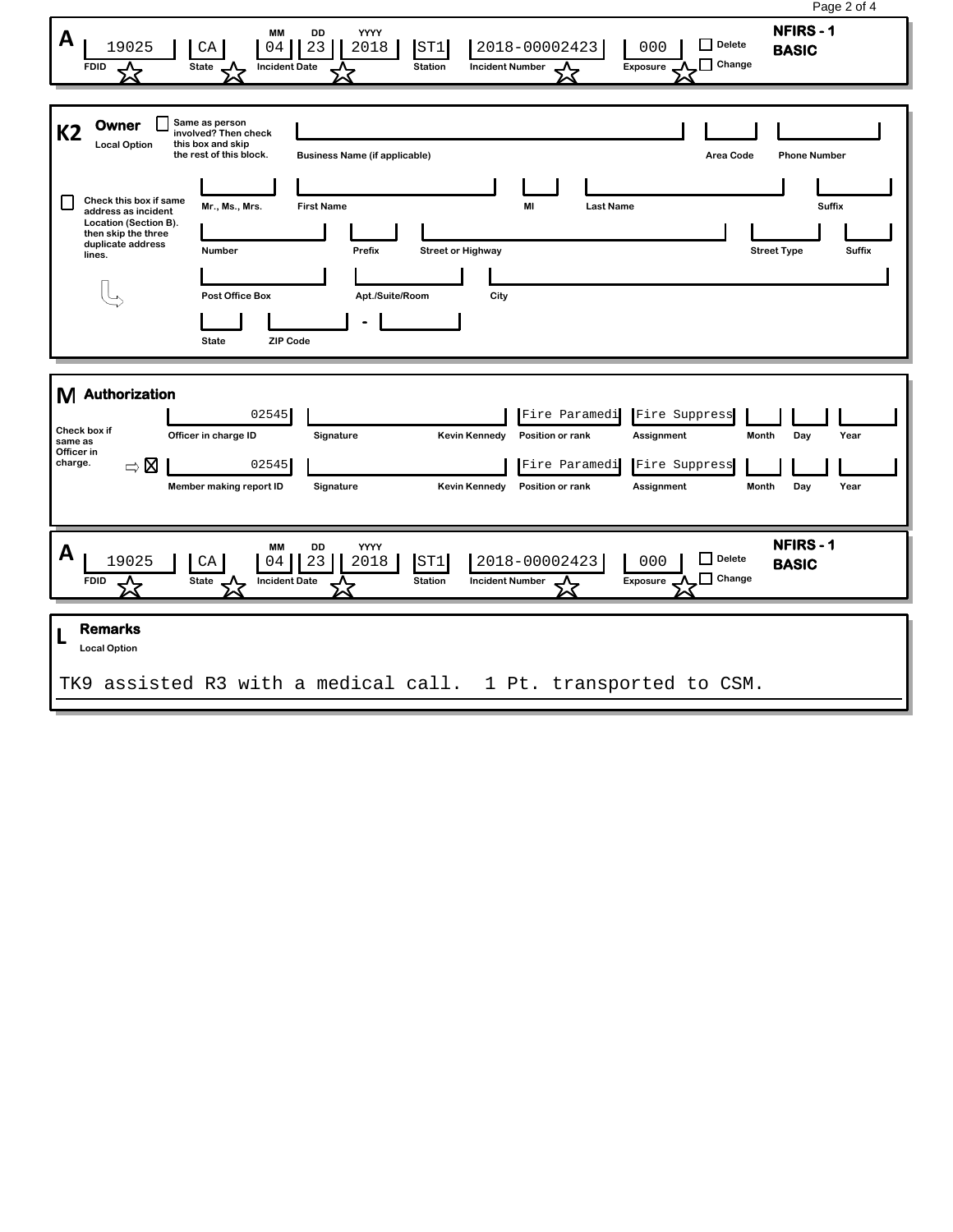|                                                                        |                                                                                                                                                     |                    |                                           | Page 3 of 4                                                                                                                                                                                      |  |
|------------------------------------------------------------------------|-----------------------------------------------------------------------------------------------------------------------------------------------------|--------------------|-------------------------------------------|--------------------------------------------------------------------------------------------------------------------------------------------------------------------------------------------------|--|
| A<br>19025<br><b>State</b><br><b>FDID</b><br>╳                         | YYYY<br>DD<br><b>MM</b><br>23<br>2018<br>CA<br>04<br>ST1<br><b>Incident Date</b><br><b>Station</b><br><b>Incident Number</b>                        | 2018-00002423<br>☆ | 000<br><b>Exposure</b>                    | <b>NFIRS-9</b><br>Delete<br><b>APPARATUS</b><br>$\Box$ Change<br>OR RESOURCES                                                                                                                    |  |
| <b>Apparatus or</b><br>B<br><b>Resources</b><br>Use codes listed below | Midnight is 0000<br><b>Dates and Times</b><br>Check if same date as Alarm date on the Basic Module (Block E1)<br>Month<br>Day<br>Year<br>Hour / Min | <b>Sent</b>        | <b>Number</b><br>☆<br>of<br><b>People</b> | <b>Apparatus</b><br><b>Actions</b><br>公<br>Use<br><b>Taken</b><br>Check ONE box for each<br>apparatus to indicate its<br>List up to 4 actions<br>main use at this incident<br>for each apparatus |  |
| 1<br>ID<br>R <sub>3</sub><br><b>Type</b><br>76<br>父                    | Dispatch $\boxtimes$<br>04<br>23<br>2018<br>1403<br>⊠<br><b>Arrival</b><br>04<br>23<br>2018<br>1406<br>図<br>23<br>Clear<br>04<br>2018<br>1446       | ⊠                  | 02                                        | ப<br>Suppression<br>⊠<br><b>EMS</b><br>L<br>Other                                                                                                                                                |  |
| 2<br>ID<br>TK9<br><b>Type</b><br>12<br>╳                               | 図<br><b>Dispatch</b><br>04<br>23<br>2018<br>1403<br>図<br>23<br>Arrival<br>04<br>2018<br>1409<br>⊠<br>04<br>23<br>2018<br>1421<br>Clear              | 図                  | 05                                        | ⊠<br>Suppression<br><b>EMS</b><br>L<br>Other<br>L                                                                                                                                                |  |
| $\overline{3}$<br>ID<br><b>Type</b>                                    | Dispatch $\square$<br><b>Arrival</b><br>Clear                                                                                                       | ⊠                  |                                           | L<br>Suppression<br><b>EMS</b><br>Г<br>Other                                                                                                                                                     |  |
| 4<br>ID<br><b>Type</b><br>公                                            | <b>Dispatch</b><br>Arrival<br>Clear<br>$\mathbb{R}^n$                                                                                               | ⊠                  |                                           | $\Box$<br>Suppression<br><b>EMS</b><br>Other<br>L                                                                                                                                                |  |
| 5<br>ID<br><b>Type</b><br>父                                            | <b>Dispatch</b><br>$\mathsf{I}$<br>Arrival<br>Clear                                                                                                 | ⊠                  |                                           | <b>Suppression</b><br>L<br><b>EMS</b><br>L<br>$\Box$<br>Other                                                                                                                                    |  |
| $\epsilon$<br>ID<br><b>Type</b><br>╳                                   | П<br>Dispatch<br>Arrival<br>Clear                                                                                                                   | 図                  |                                           | $\Box$<br>Suppression<br><b>EMS</b><br>$\Box$<br>Other                                                                                                                                           |  |
| 7<br>ID<br><b>Type</b><br>☆                                            | <b>Dispatch</b><br>Arrival<br>$\mathcal{L}_{\mathcal{A}}$<br>Clear                                                                                  | 図                  |                                           | $\mathsf{L}$<br>Suppression<br><b>EMS</b><br>$\Box$<br>Other                                                                                                                                     |  |
| 8<br>ID<br><b>Type</b>                                                 | П<br><b>Dispatch</b><br>Arrival<br>$\blacksquare$<br>Clear                                                                                          | ⊠                  |                                           | L<br>Suppression<br>$\Box$<br><b>EMS</b><br>⊔<br>Other                                                                                                                                           |  |
| 9<br>ID<br><b>Type</b><br>公                                            | □<br><b>Dispatch</b><br>Arrival<br>$\Box$<br>Clear                                                                                                  | 図                  |                                           | $\Box$<br>Suppression<br><b>EMS</b><br>Other<br>$\overline{\phantom{a}}$                                                                                                                         |  |

| 11 Engine<br>42 Helitanker<br>12 Truck or aerial<br>75 BLS unit<br>43 Helicopter<br>76 ALS unit<br>13 Quint<br>40 Aircraft, other<br>14 Tanker and pumper combination<br><b>Marine Equipment</b><br>16 Brush truck<br><b>Other</b><br>17 ARFF (aircraft rescue and firefighting)<br>51 Fire boat with pump<br>10 Ground fire suppression, other<br>52 Boat, no pump<br>53 Marine equipment, other<br><b>Heavy Ground Equipment</b><br><b>Support Equipment</b><br>21 Dozer or plow<br>22 Tractor<br>61 Breathing apparatus support<br>24 Tanker or tender<br>62 Light and air unit<br>20 Heavy ground equipment, other<br>60 Support apparatus, other | 72 Urban search and rescue unit<br>73 High-angle rescue unit<br><b>NN None</b><br>70 Medical and rescue unit, other<br><b>UU Undetermined</b><br>91 Mobile command post<br>92 Chief officer car<br>93 HazMat unit<br>94 Type 1 hand crew<br>95 Type II hand crew<br>99 Privately owned vehicle<br>00 Other apparatus / resources |
|-------------------------------------------------------------------------------------------------------------------------------------------------------------------------------------------------------------------------------------------------------------------------------------------------------------------------------------------------------------------------------------------------------------------------------------------------------------------------------------------------------------------------------------------------------------------------------------------------------------------------------------------------------|----------------------------------------------------------------------------------------------------------------------------------------------------------------------------------------------------------------------------------------------------------------------------------------------------------------------------------|
|-------------------------------------------------------------------------------------------------------------------------------------------------------------------------------------------------------------------------------------------------------------------------------------------------------------------------------------------------------------------------------------------------------------------------------------------------------------------------------------------------------------------------------------------------------------------------------------------------------------------------------------------------------|----------------------------------------------------------------------------------------------------------------------------------------------------------------------------------------------------------------------------------------------------------------------------------------------------------------------------------|